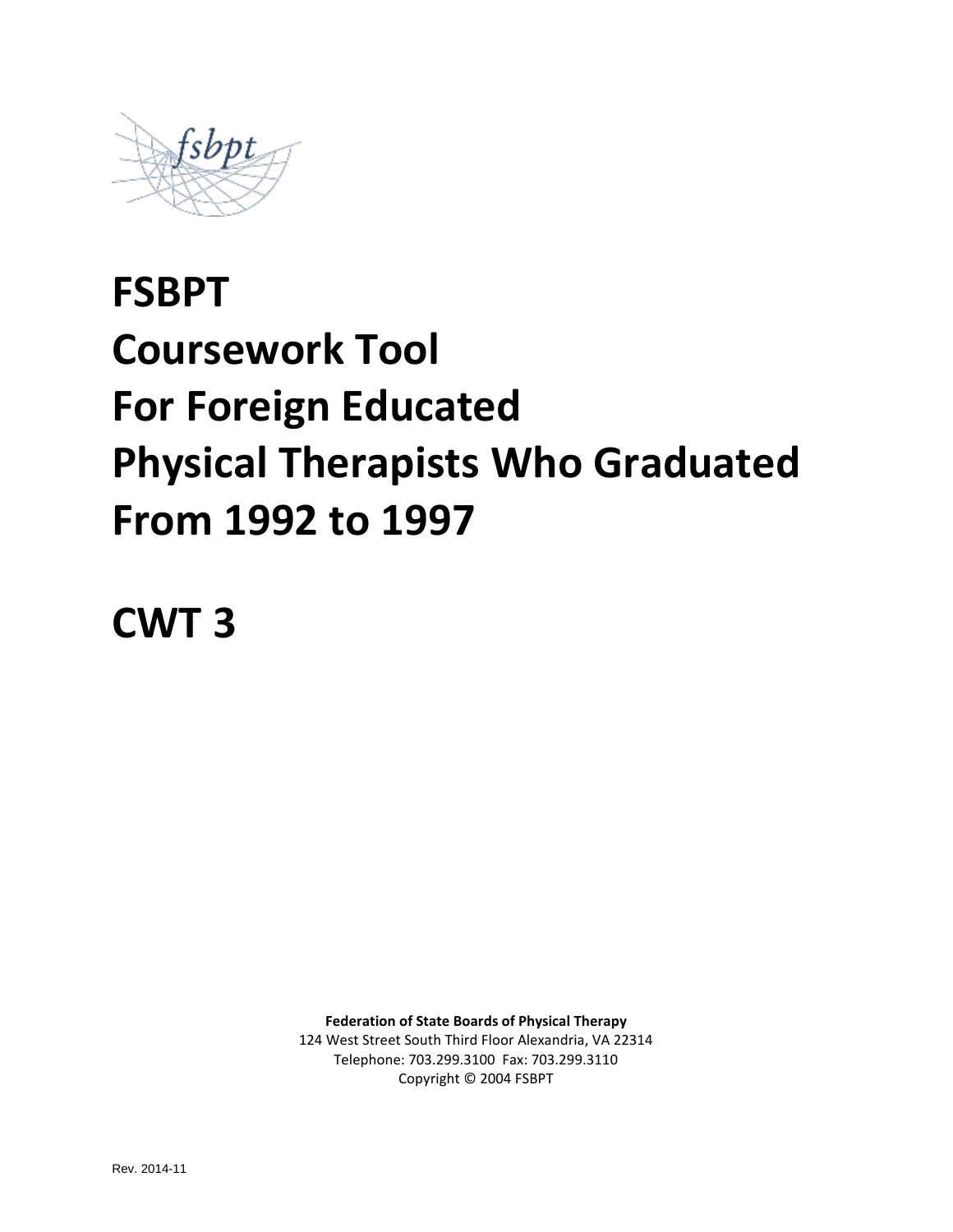# **COURSEWORK TOOL 3 TABLE OF CONTENTS**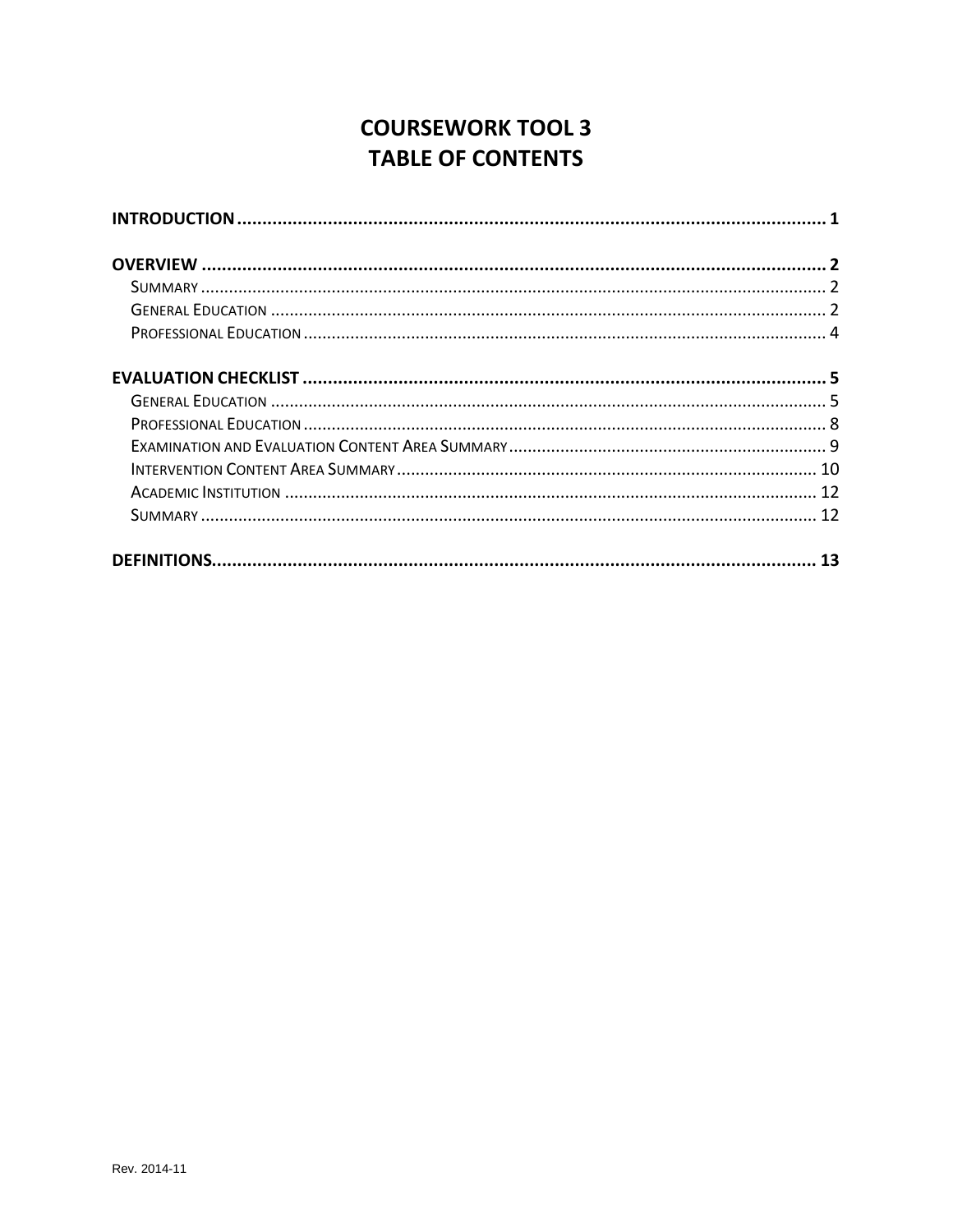# **INTRODUCTION**

<span id="page-2-0"></span>The Coursework Tools for Foreign Educated Physical Therapists (CWT) were developed by the Federation of State Boards of Physical Therapy (FSBPT) in response to the needs of its member jurisdictions for a standardized method to evaluate the educational equivalence of foreign educated physical therapists. Each CWT reflects the minimum general and professional educational requirements for substantial equivalence at the time of graduation with respect to a US first professional degree in physical therapy. Adoption of the tools would allow the same mobility of foreign educated physical therapists as that afforded to US educated graduates. Coursework Tools should not be interpreted as the sole determinant of an individual's educational preparation or competence to practice. CWT 3 is based upon the *Evaluative Criteria for Accreditation of Education Programs for the Preparation of Physical Therapists*, CAPTE, which was implemented by FSBPT on January 1, 1992.

The CWT that reflects current standards may be used to determine qualifications for prescreening certification for the United States Citizenship and Immigration Services (USCIS). They are also designed to be used by credentialing organizations and education programs. In addition, the CWTs may be used as a self-evaluation method to guide foreign educated physical therapists in comparing their education to US standards.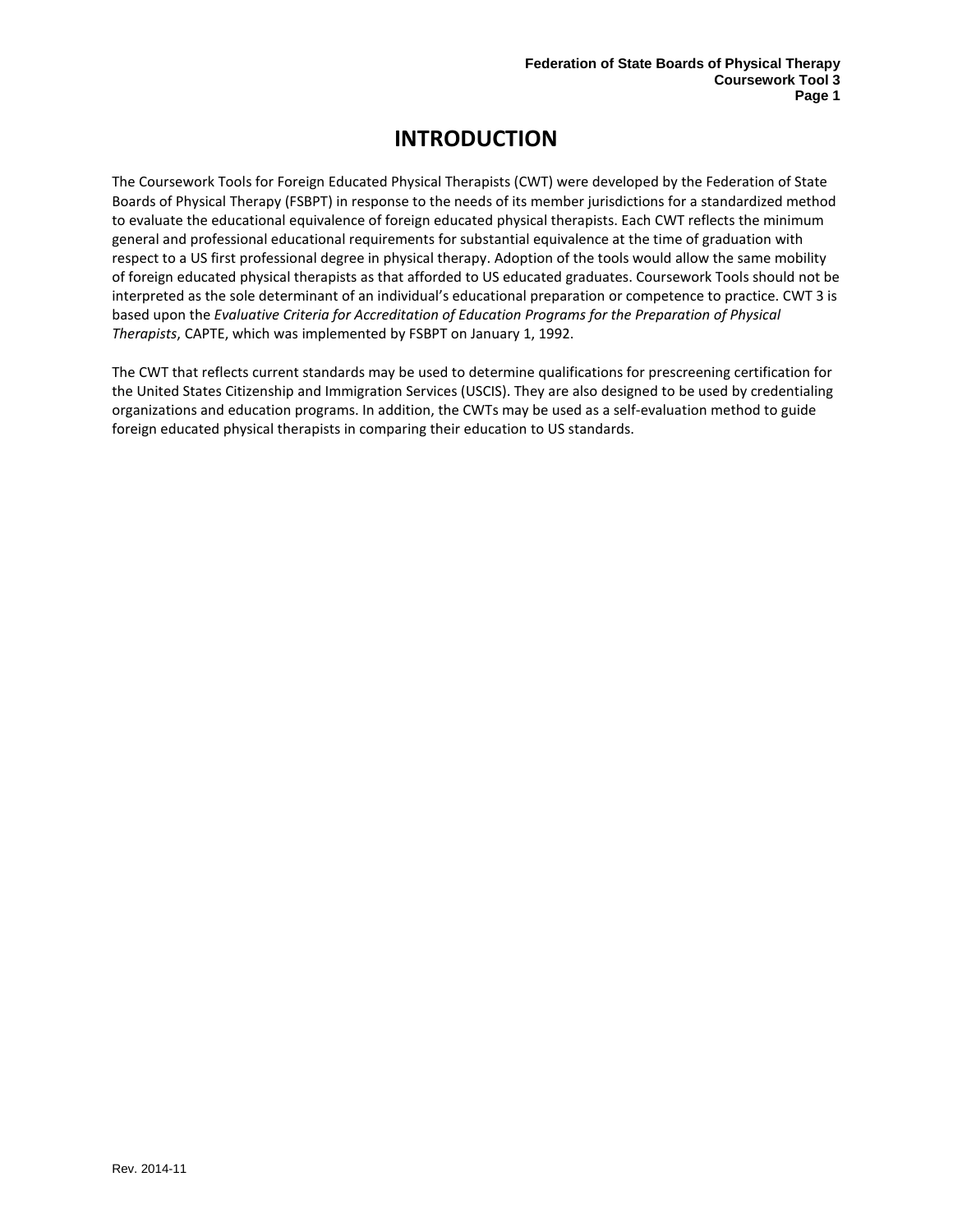# **OVERVIEW**

## **Summary**

<span id="page-3-1"></span><span id="page-3-0"></span>The applicant must meet the requirement of not less than 120 semester credit hours. The general credits and professional credit minimums do not meet the minimal requirement of a B.S. degree, thus electives could be included to meet the minimum of 120 credits hour and the baccalaureate degree. The minimum coursework requirements, in and of themselves, do not necessarily satisfy the requirements of the baccalaureate degree. The applicant must have completed sufficient credit to satisfy the requirement for a baccalaureate degree and content in physical therapy curriculum. The applicant must also meet any jurisdiction-specific requirements.

## **General Education**

<span id="page-3-2"></span>General education in the areas of humanities, physical science, biological science, social science, behavioral science, and mathematics. A minimum of a one-semester course must be successfully completed in each area of general education unless otherwise noted.

**Note**: Some jurisdictions may require specific number of semester credits. The applicant must meet the specific requirements in the jurisdiction where they are seeking licensure.

#### **1. Humanities**

- a. English e. Literature
- b. English composition f. Art
- c. Speech or oral g. Music
	- communication d. Foreign language (other than native language)

#### **2. Physical Science**

- a. Chemistry with laboratory (required)
- b. Physics with laboratory (required)
- c. Geology
- d. Astronomy

#### **3. Biological Science**

- 
- a. Biology e. Kinesiology
- b. Anatomy f. Neuroscience
- c. Physiology and g. Genetics
- d. Zoology

#### **4. Social Science**

- 
- a. History d. Economics
- b. Geography e. Political science
- c. Sociology f. Religion
-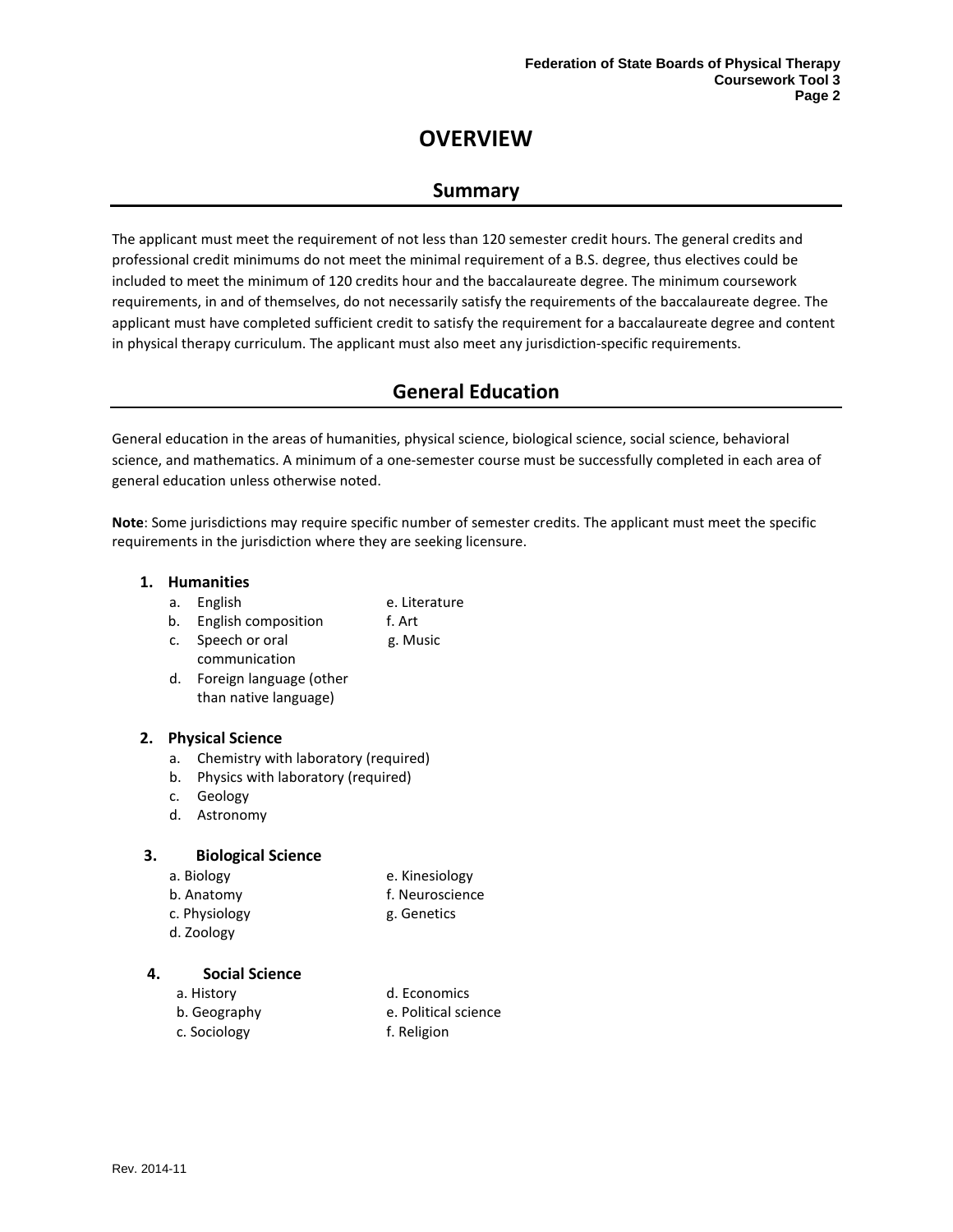#### **5. Behavioral Science**

| a. Psychology   |  |
|-----------------|--|
| (required)      |  |
| b. Anthropology |  |

c. Philosophy d. Ethics

#### **6. Mathematics**

- -
- c. Calculus
- a. Statistics d. Geometry<br>
b. Algebra d. Geometry<br>
e. Trigonome
	- e. Trigonometry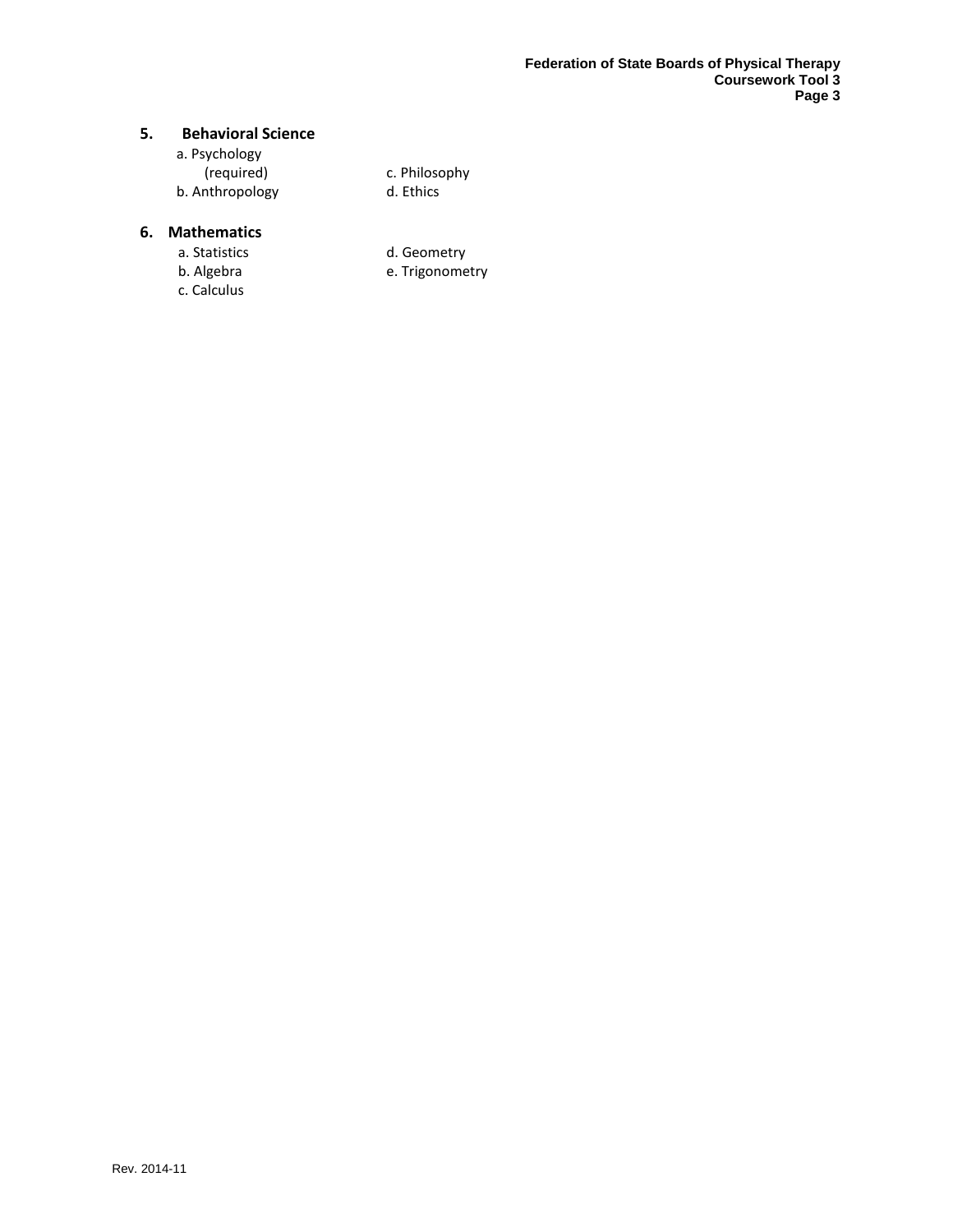## **Professional Education**

<span id="page-5-0"></span>Sixty-nine semester credits shall be the minimum required in professional education, reflecting no less than two years of study.

#### **1. Basic Health Science**

Content Area is required in each topic listed (a through e) under basic health sciences**.**

- a. Human anatomy (specific to physical therapy)
- b. Human physiology (specific to physical therapy)
- c. Neurosciences (neuroanatomy or neurophysiology)
- d. Kinesiology or functional anatomy
- e. Pathology

#### **2. Medical and Clinical Science**

To prepare a competent physical therapist practitioner, the education must incorporate the essential elements of Examination and Intervention. Therefore, educational coursework must contain all of the following:

- a. Clinical medicine pertinent to physical therapy. This must include but not be limited to:
	- 1. Neurology
	- 2. Orthopedics
	- 3. Pediatrics
	- 4. Geriatrics
	- 5. Cardiopulmonary

b. Physical therapist coursework must include but not be limited to:

- 1.Integumentary
	- a. Examination
	- b. Evaluation
- 2. Musculoskeletal System
	- a. Examination
	- b. Evaluation
- 3.Neuromuscular System
	- a. Examination
	- b. Evaluation
- 4. Cardiopulmonary
	- a. Examination
	- b. Evaluation
- c. Physical therapist coursework must include but is not limited to:
	- 1. Integumentary Interventions
	- 2. Musculoskeletal Interventions
	- 3. Neuromuscular Interventions
	- 4. Cardiopulmonary Interventions
	- 5. Physical Agents/Electrotherapy

#### **3. Clinical Education**

Clinical education must include physical therapist-supervised application of physical therapy. The applicant must have a minimum of 800 hours total, which are completed in multiple sites and supervised by a physical therapist. The maximum number of full-time clinical education credits is 23.

#### **4. Related Professional Coursework**

| a. Professional Behaviors | f. Medical Terminology                                    |
|---------------------------|-----------------------------------------------------------|
| b. Administration         | g. Communication (related to client/patient care)         |
| c. Community Health       | h. Legal and ethical aspects of physical therapy practice |
| d. Research               | i. Psychosocial aspects in physical therapy practice      |
| e. Educational Techniques | j. Consultation, Screening & Delegation                   |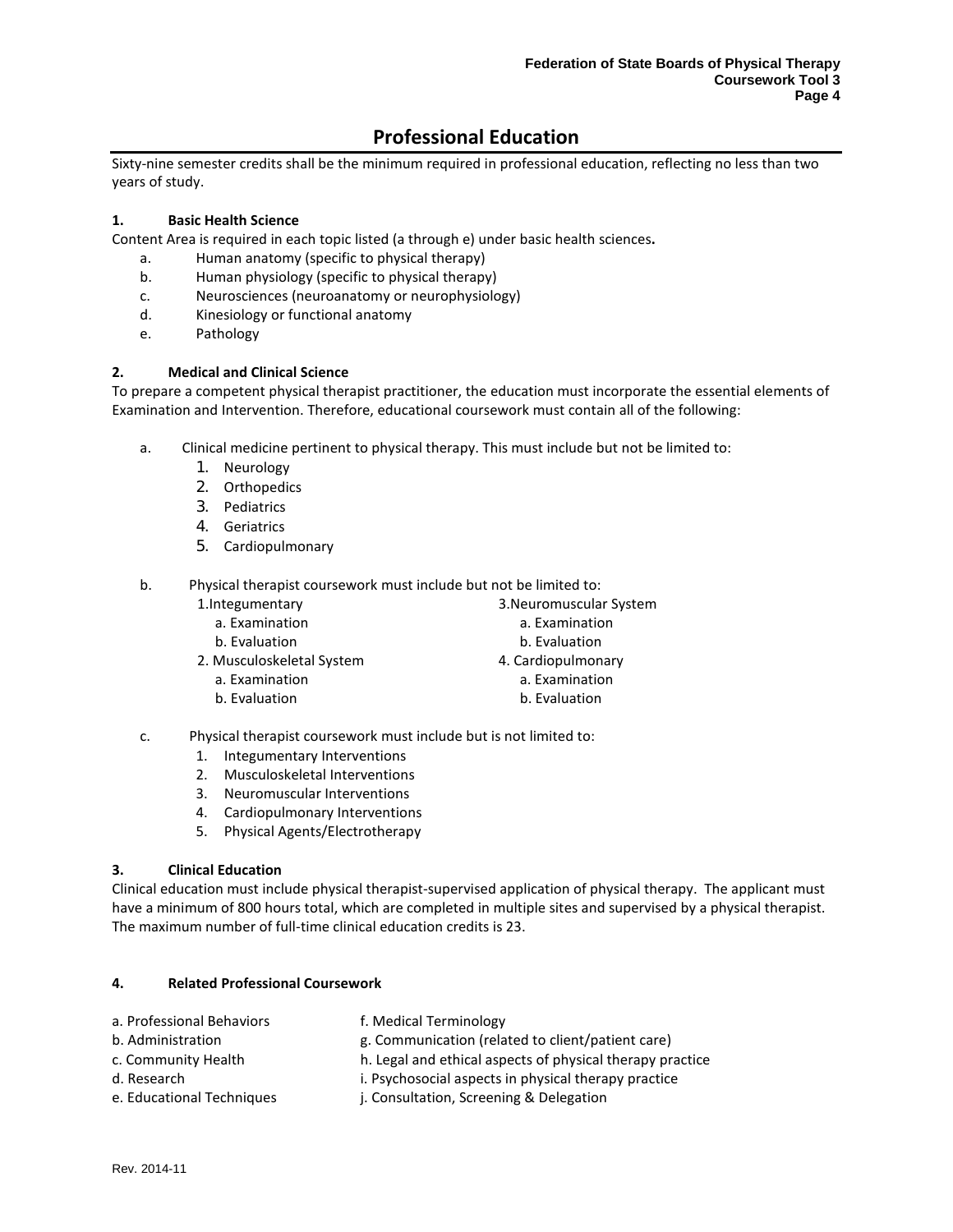# **EVALUATION CHECKLIST**

<span id="page-6-0"></span>

| Name:                                                          | Date:    |
|----------------------------------------------------------------|----------|
| School:                                                        | Country: |
| Degree:                                                        |          |
| Reviewing Organization:                                        |          |
| Reviewer(s):                                                   |          |
| Signature of Issuing Organization's Authorized Representative: |          |
| <b>Print Name and Title:</b>                                   |          |

**Note for Reviewing Organizations**: Please affix official organization seal to each page of the Evaluation Checklist for authentication purposes.

## **General Education**

<span id="page-6-1"></span>

| А.<br><b>HUMANITIES:</b><br>One course minimum         | <b>CREDIT HOURS</b> | <b>TRANSCRIPT REFERENCE</b> |
|--------------------------------------------------------|---------------------|-----------------------------|
| 1. English*                                            |                     |                             |
| English Composition*<br>2.                             |                     |                             |
| Speech or Oral Communication<br>3.                     |                     |                             |
| Foreign Language (other than native<br>4.<br>language) |                     |                             |
| 5.<br>Literature                                       |                     |                             |
| 6. Art                                                 |                     |                             |
| 7.<br>Music                                            |                     |                             |
| 8.<br>Native Language                                  |                     |                             |
| 9.                                                     |                     |                             |

**\***For rows 1 & 2, if no credit in English or English composition is provided, the licensing jurisdiction should require the applicant to demonstrate English proficiency.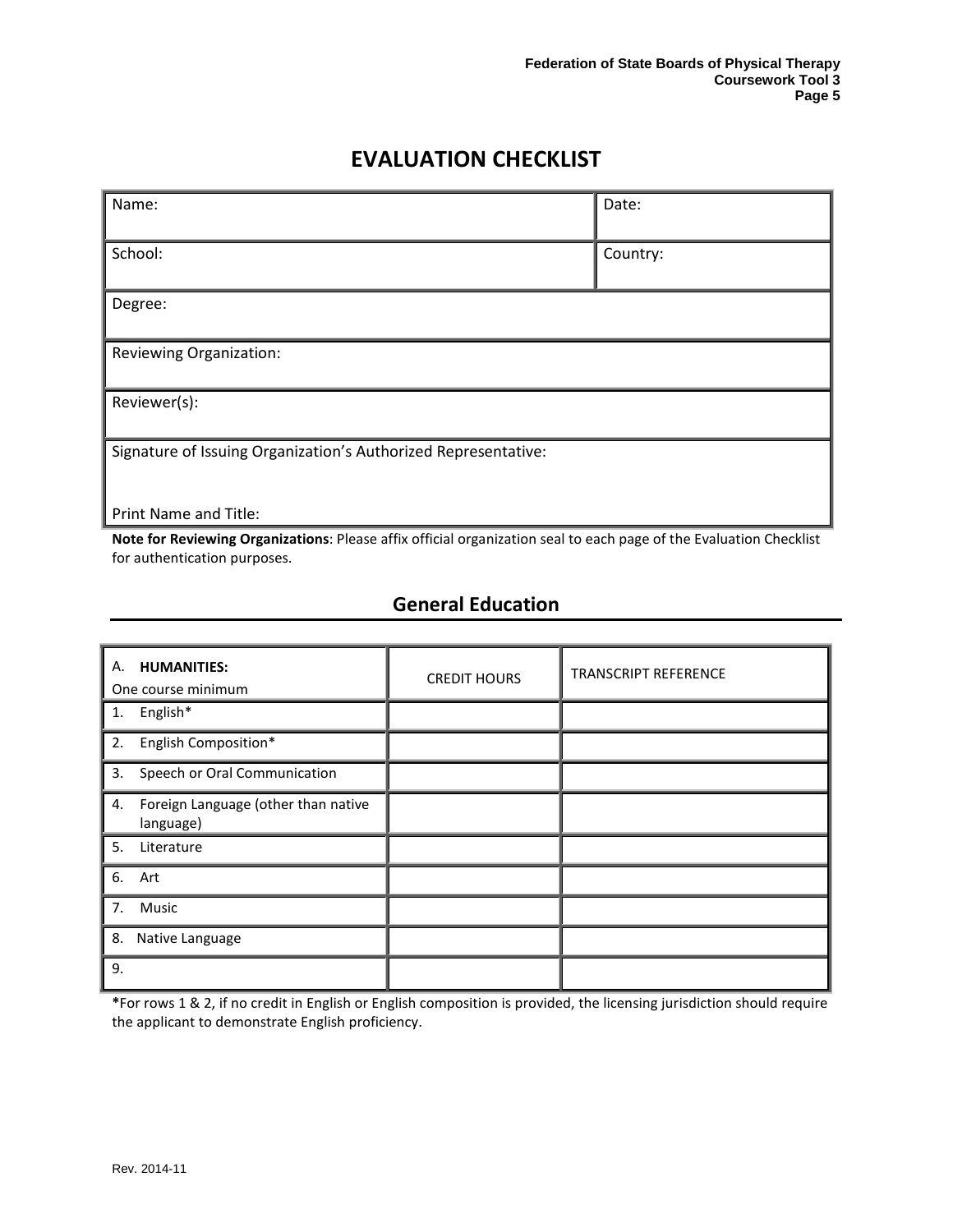| В.<br><b>PHYSICAL SCIENCE:</b><br>Two courses minimum    | <b>CREDIT HOURS</b> | <b>TRANSCRIPT REFERENCE</b> |
|----------------------------------------------------------|---------------------|-----------------------------|
| 1. Chemistry with laboratory (Course<br>$1$ <sup>*</sup> |                     |                             |
| 2.<br>Physics with laboratory<br>(Course I)*             |                     |                             |
| 3.<br>Geology                                            |                     |                             |
| 4.<br>Astronomy                                          |                     |                             |
| 5.                                                       |                     |                             |
| 6.                                                       |                     |                             |

**\***Required

| C.<br><b>BIOLOGICAL SCIENCE:</b><br>One course minimum | <b>CREDIT HOURS</b> | <b>TRANSCRIPT REFERENCE</b> |
|--------------------------------------------------------|---------------------|-----------------------------|
| 1. Biology                                             |                     |                             |
| 2. Anatomy                                             |                     |                             |
| 3. Physiology                                          |                     |                             |
| 4. Zoology                                             |                     |                             |
| 5. Kinesiology                                         |                     |                             |
| Neuroscience<br>6.                                     |                     |                             |
| 7. Genetics                                            |                     |                             |
| 8.                                                     |                     |                             |
| 9.                                                     |                     |                             |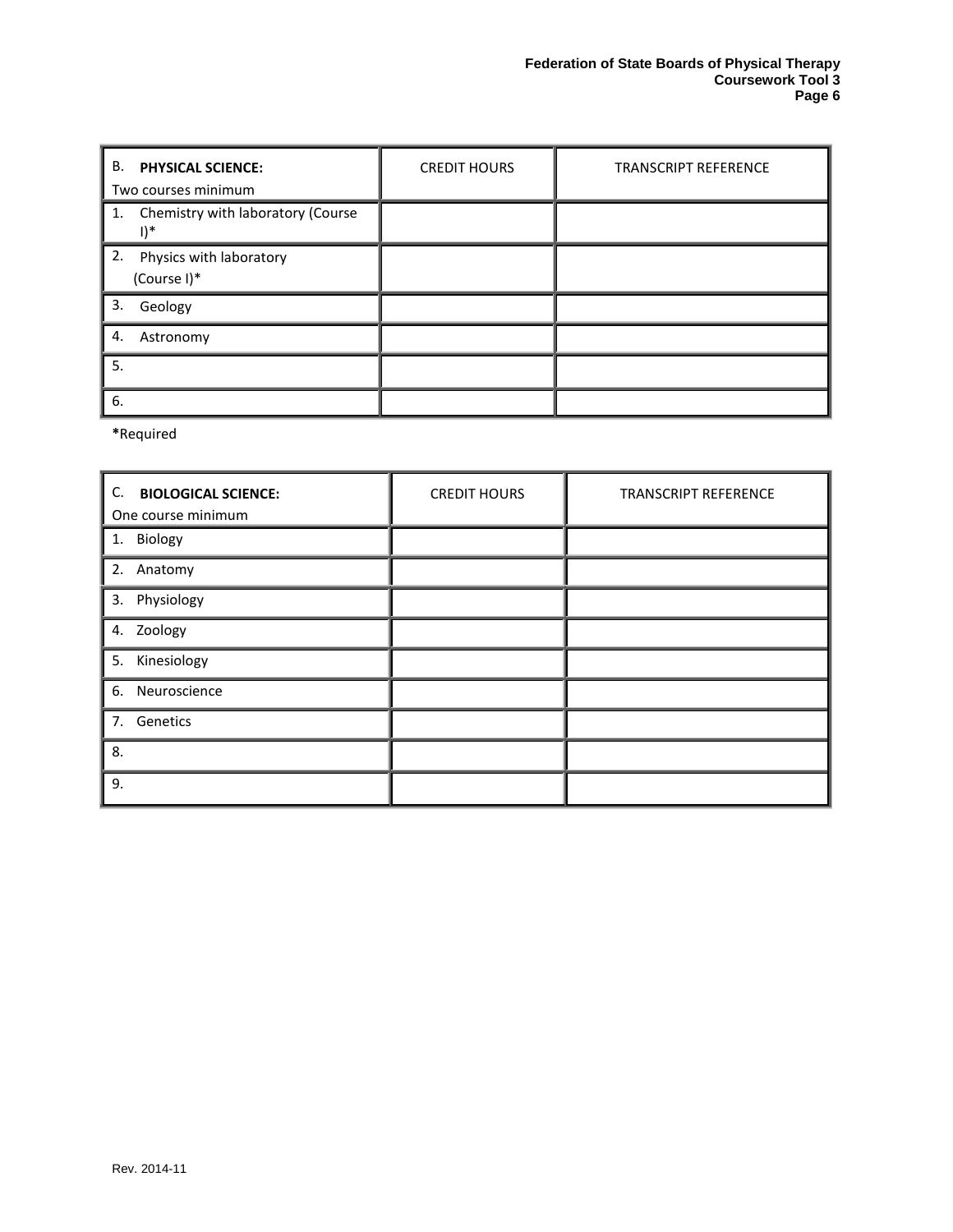| D. SOCIAL SCIENCE:<br>One course minimum | <b>CREDIT HOURS</b> | <b>TRANSCRIPT REFERENCE</b> |
|------------------------------------------|---------------------|-----------------------------|
|                                          |                     |                             |
| 1. History                               |                     |                             |
| 2. Geography                             |                     |                             |
| 3. Sociology                             |                     |                             |
| 4. Economics                             |                     |                             |
| 5. Religion                              |                     |                             |
| 6. Political Science                     |                     |                             |
| 7.                                       |                     |                             |
| 8.                                       |                     |                             |

| E. BEHAVIORAL SCIENCE:<br>One course minimum | <b>CREDIT HOURS</b> | <b>TRANSCRIPT REFERENCE</b> |
|----------------------------------------------|---------------------|-----------------------------|
| 1. Psychology                                |                     |                             |
| 2. Anthropology                              |                     |                             |
| 3. Philosophy                                |                     |                             |
| 4. Ethics                                    |                     |                             |
| 5.                                           |                     |                             |
| 6.                                           |                     |                             |

| F.<br><b>MATHEMATICS:</b><br>One course minimum | <b>CREDIT HOURS</b> | <b>TRANSCRIPT REFERENCE</b> |
|-------------------------------------------------|---------------------|-----------------------------|
| <b>Statistics</b>                               |                     |                             |
| 2. Algebra                                      |                     |                             |
| 3. Pre-Calculus                                 |                     |                             |
| 4. Calculus                                     |                     |                             |
| 5. Trigonometry                                 |                     |                             |
| 6. Geometry                                     |                     |                             |

**SUB-TOTAL GENERAL EDUCATION CREDITS: \_\_\_\_\_\_\_\_\_\_\_\_\_\_\_\_\_\_**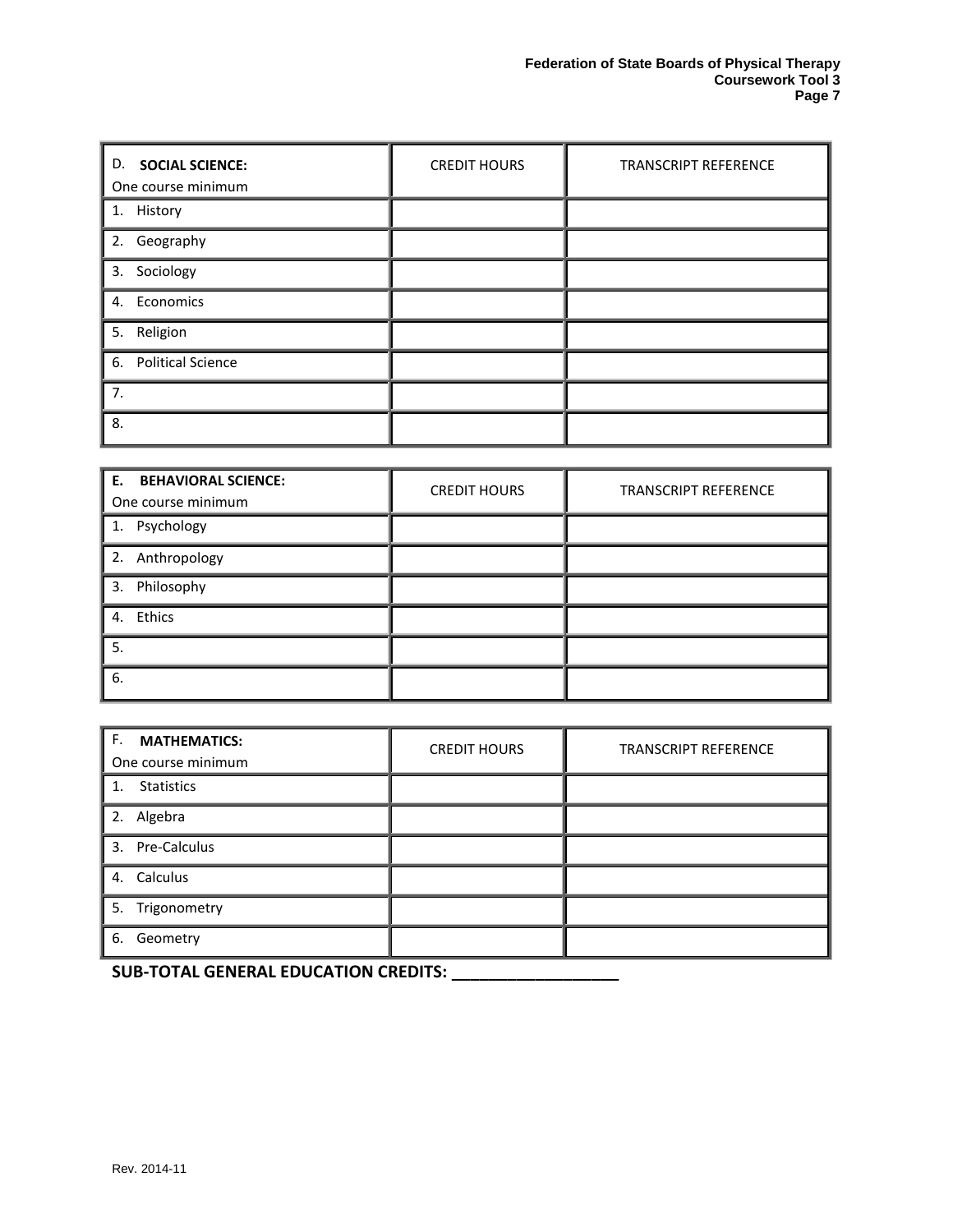## **Professional Education**

<span id="page-9-0"></span>

| A. BASIC HEALTH SCIENCE:<br>Must include but not limited<br>to areas $1 - 5$ . | <b>CREDIT</b><br><b>HOURS</b> | TRANSCRIPT<br><b>REFERENCE</b> | <b>COMMENTS</b> |
|--------------------------------------------------------------------------------|-------------------------------|--------------------------------|-----------------|
| 1. Human Anatomy (Specific<br>to physical therapy)                             |                               |                                |                 |
| 2. Human Physiology (Specific<br>to physical therapy)                          |                               |                                |                 |
| 3. Neuroscience<br>(Neuroanatomy or<br>Neurophysiology)                        |                               |                                |                 |
| 4. Kinesiology or Functional<br>Anatomy                                        |                               |                                |                 |
| 5. Pathology                                                                   |                               |                                |                 |
|                                                                                |                               |                                |                 |

A minimum of 69 semester credits is required in this area.

| <b>B. MEDICAL SCIENCE:</b><br><b>Clinical medicine pertinent to</b><br>physical therapy.<br>Must include but not limited<br>to areas 1-5. | <b>CREDIT</b><br><b>HOURS</b> | <b>TRANSCRIPT</b><br><b>REFERENCE</b> | <b>COMMENTS</b> |
|-------------------------------------------------------------------------------------------------------------------------------------------|-------------------------------|---------------------------------------|-----------------|
| 1. Neurology                                                                                                                              |                               |                                       |                 |
| 2. Orthopedics                                                                                                                            |                               |                                       |                 |
| 3. Pediatrics                                                                                                                             |                               |                                       |                 |
| 4. Geriatrics                                                                                                                             |                               |                                       |                 |
| 5. Cardiopulmonary                                                                                                                        |                               |                                       |                 |
| 6.                                                                                                                                        |                               |                                       |                 |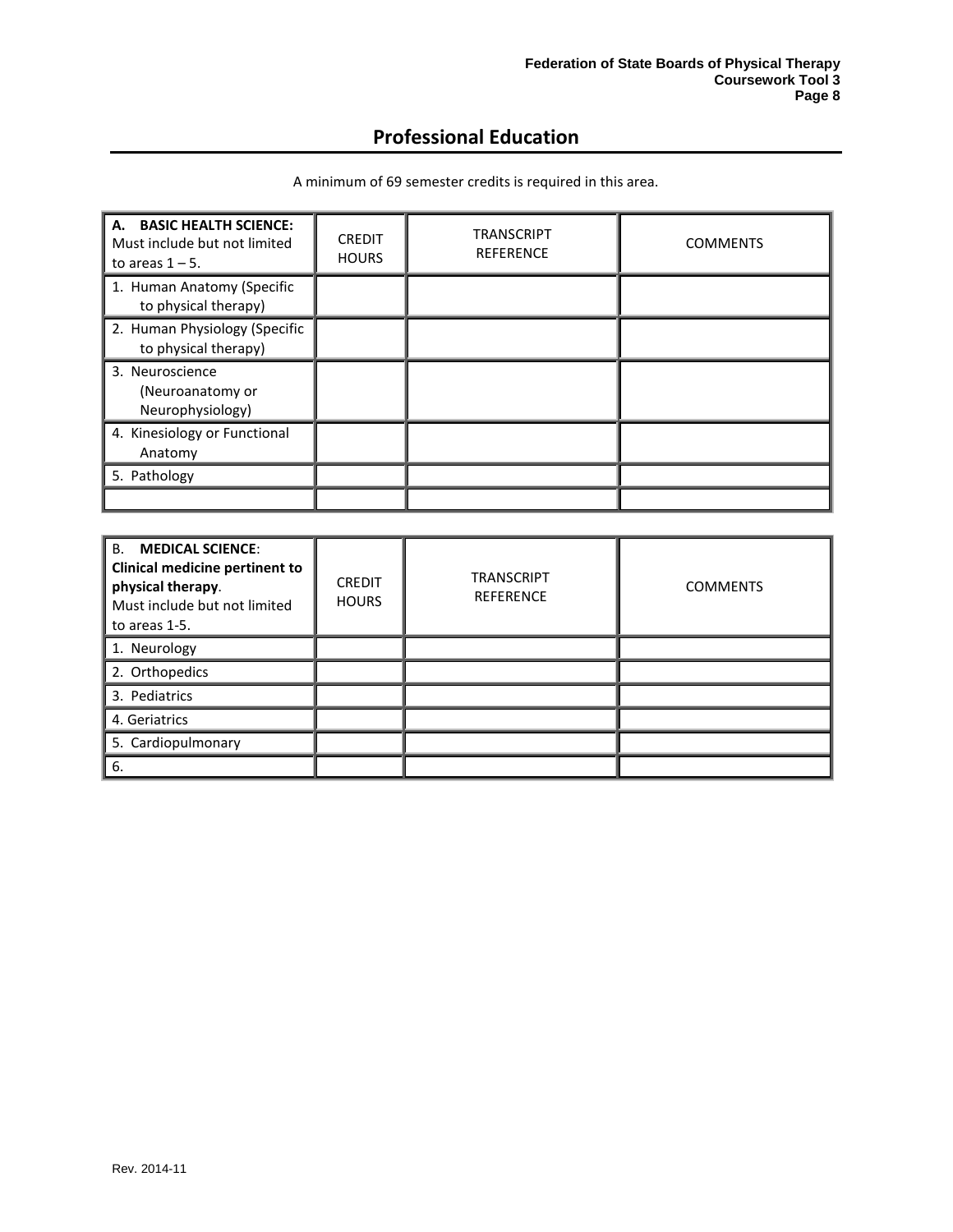| <b>CLINICAL SCIENCE:</b><br>C.<br><b>Examination &amp; Evaluation</b><br>(Tests & Measures)<br>Must include but not limited to<br>areas $1a - 4b$ . | <b>CREDIT</b><br><b>HOURS</b> | <b>TRANSCRIPT REFERENCE</b> | <b>COMMENTS</b> |
|-----------------------------------------------------------------------------------------------------------------------------------------------------|-------------------------------|-----------------------------|-----------------|
| 1. Integumentary System                                                                                                                             |                               |                             |                 |
| a. Examination                                                                                                                                      |                               |                             |                 |
| b. Evaluation                                                                                                                                       |                               |                             |                 |
| 2. Musculoskeletal System                                                                                                                           |                               |                             |                 |
| a. Examination                                                                                                                                      |                               |                             |                 |
| b. Evaluation                                                                                                                                       |                               |                             |                 |
| 3. Neuromuscular System                                                                                                                             |                               |                             |                 |
| a. Examination                                                                                                                                      |                               |                             |                 |
| b. Evaluation                                                                                                                                       |                               |                             |                 |
| 4. Cardiopulmonary System                                                                                                                           |                               |                             |                 |
| a. Examination                                                                                                                                      |                               |                             |                 |
| b. Evaluation                                                                                                                                       |                               |                             |                 |
| 5.                                                                                                                                                  |                               |                             |                 |

**Note**: Within the credit hours assigned in Clinical Science: Examination & Evaluation above, indicate on the examination and evaluation content area summary below, content for which you found evidence for items 1 - 16.

## Examination and Evaluation Content Area Summary

<span id="page-10-0"></span>

|                                                                                                                         | Present = $\sqrt{ }$<br>Absent = $\phi$ | <b>Transcript Reference</b> |
|-------------------------------------------------------------------------------------------------------------------------|-----------------------------------------|-----------------------------|
| Must include but not limited to areas 1-16.                                                                             |                                         |                             |
| 1. Anthropometric characteristics                                                                                       |                                         |                             |
| 2. Assistive and adaptive devices                                                                                       |                                         |                             |
| 3. Environmental, home, and work barriers                                                                               |                                         |                             |
| 4. Gait, assisted locomotion, and balance                                                                               |                                         |                             |
| 5. Integumentary integrity                                                                                              |                                         |                             |
| 6. Joint integrity and mobility                                                                                         |                                         |                             |
| 7. Motor function                                                                                                       |                                         |                             |
| 8. Muscle performance (including strength, power, and<br>endurance)                                                     |                                         |                             |
| 9. Neuromotor development and sensory integration                                                                       |                                         |                             |
| 10. Pain                                                                                                                |                                         |                             |
| 11. Posture                                                                                                             |                                         |                             |
| 12. Range of motion                                                                                                     |                                         |                             |
| 13. Reflex integrity                                                                                                    |                                         |                             |
| 14. Self-care and home management (including activities of daily<br>living and instrumental activities of daily living) |                                         |                             |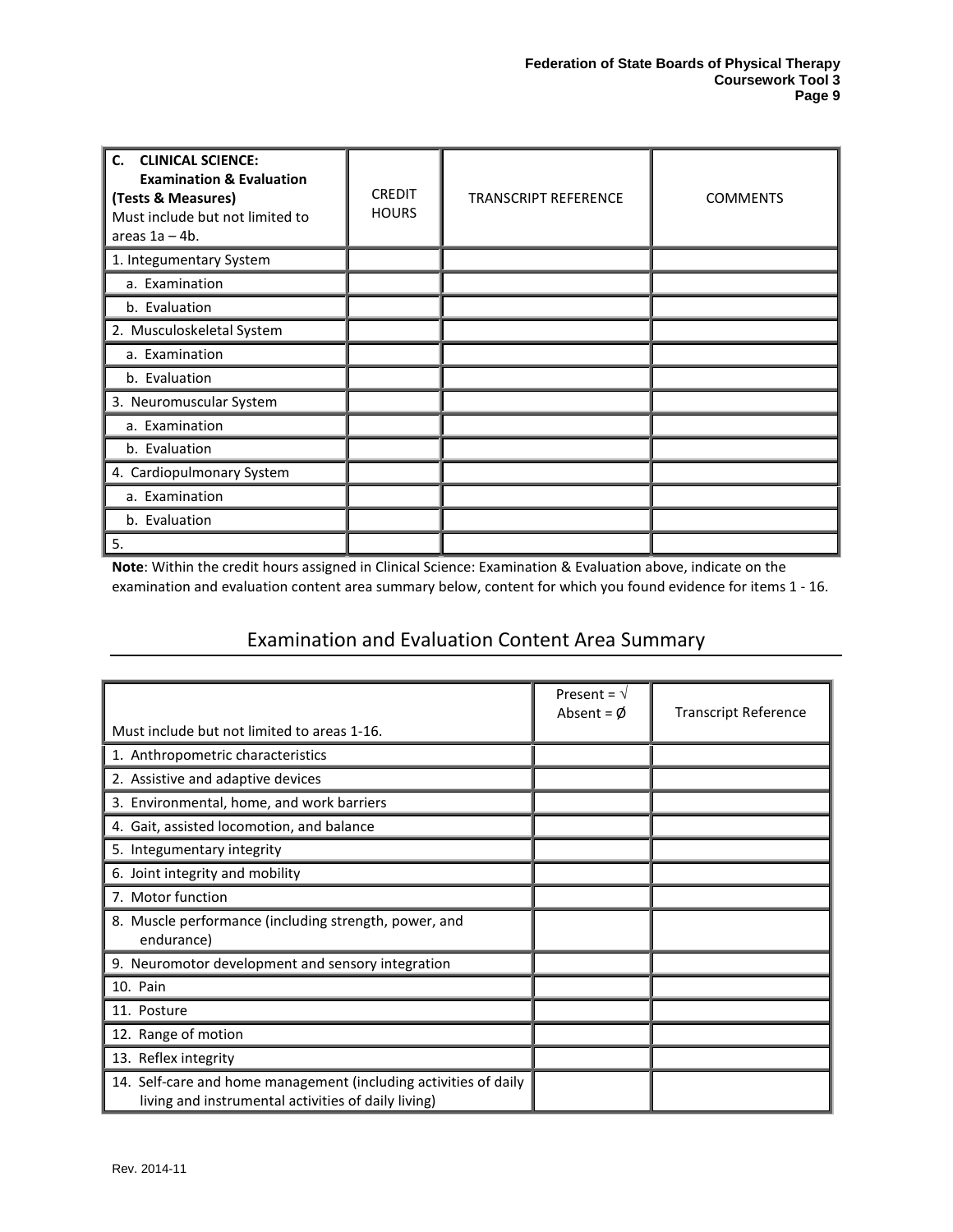| Must include but not limited to areas 1-16.                           | Present = $\sqrt{ }$<br>Absent = $\phi$ | <b>Transcript Reference</b> |
|-----------------------------------------------------------------------|-----------------------------------------|-----------------------------|
| 15. Sensory integration (including proprioception and<br>kinesthesia) |                                         |                             |
| 16. Ventilation, respiration, and circulation                         |                                         |                             |

| D. CLINICAL SCIENCE:<br><b>Interventions</b><br>Must include but not limited to<br>areas $1 - 5$ . | <b>CREDIT</b><br><b>HOURS</b> | <b>TRANSCRIPT</b><br><b>REFERENCE</b> | <b>COMMENTS</b> |
|----------------------------------------------------------------------------------------------------|-------------------------------|---------------------------------------|-----------------|
| 1. Integumentary Interventions                                                                     |                               |                                       |                 |
| 2. Musculoskeletal Interventions                                                                   |                               |                                       |                 |
| 3. Neuromuscular Interventions                                                                     |                               |                                       |                 |
| 4. Cardiopulmonary Interventions                                                                   |                               |                                       |                 |
| 5. Physical Agents/Electro                                                                         |                               |                                       |                 |
|                                                                                                    |                               |                                       |                 |

**Note**: Within the credit hours assigned in Clinical Science: Interventions above, indicate on the intervention content area summary below, content for which you found evidence for items 1-10.

## Intervention Content Area Summary

<span id="page-11-0"></span>

|                                                                                                                                                                                | Present = $\sqrt{ }$ | <b>Transcript Reference</b> |
|--------------------------------------------------------------------------------------------------------------------------------------------------------------------------------|----------------------|-----------------------------|
| Must include, but not limited to areas 1-10.                                                                                                                                   | Absent = $\phi$      |                             |
| 1. Airway clearance techniques                                                                                                                                                 |                      |                             |
| 2. Debridement and wound care                                                                                                                                                  |                      |                             |
| 3. Electrotherapeutic modalities                                                                                                                                               |                      |                             |
| 4. Functional training in community work (job, school, or play)<br>reintegration (including instrumental activities of daily living,<br>work hardening, and work conditioning) |                      |                             |
| 5. Functional training in self-care and home management<br>(including activities of daily living and instrumental activities<br>of daily living)                               |                      |                             |
| 6. Manual therapy techniques                                                                                                                                                   |                      |                             |
| 7. Patient-related instruction                                                                                                                                                 |                      |                             |
| 8. Physical agents and mechanical modalities                                                                                                                                   |                      |                             |
| 9. Prescription, application, and as appropriate, fabrication of<br>assistive, adaptive, orthotic, protective, supportive, and<br>prosthetic devices and equipment             |                      |                             |
| 10. Therapeutic exercise (including aerobic conditioning                                                                                                                       |                      |                             |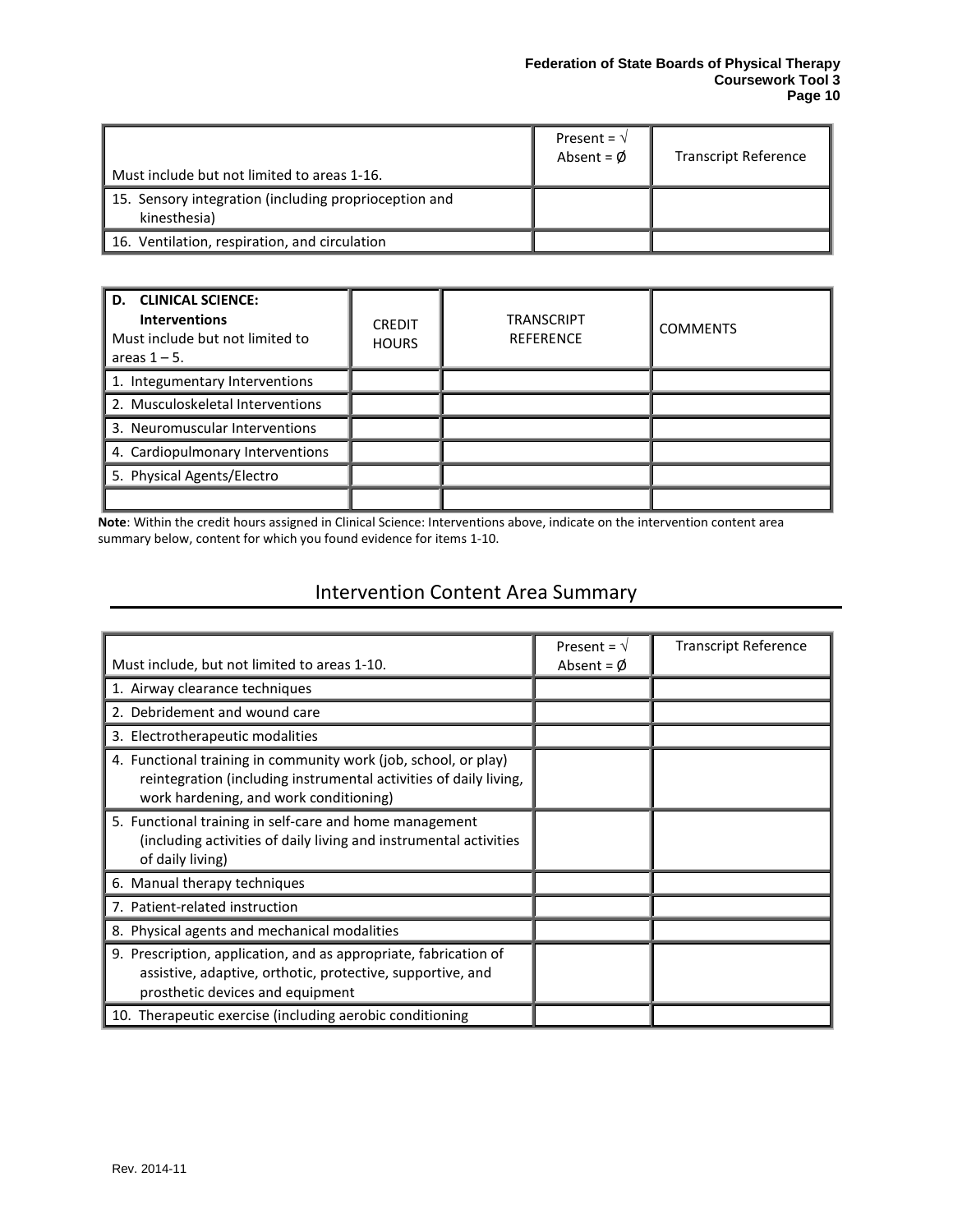| <b>CLINICAL</b><br><b>EDUCATION</b>          | <b>CREDIT</b><br>HOURS** | <b>TRANSCRIPT REFERENCE</b> | <b>COMMENTS</b> |
|----------------------------------------------|--------------------------|-----------------------------|-----------------|
| Two Clinical Internships,<br>total 800 hours |                          |                             |                 |

**Note**: Clinical education must include physical therapist-supervised application of physical therapy theory. The applicant must have a minimum of one full-time clinical internship and a total of no less than 800 hours that are supervised by a physical therapist. Clinical experiences should be integrated as well as terminal in nature.

*\*\**Maximum number of full time clinical education credits is 23.

| <b>F. RELATED</b><br><b>PROFESSIONAL</b><br><b>COURSEWORK:</b><br>Must include but not<br>limited to areas $1 - 10$ . | <b>CREDIT</b><br><b>HOURS</b> | <b>TRANSCRIPT REFERENCE</b> | <b>COMMENTS</b> |
|-----------------------------------------------------------------------------------------------------------------------|-------------------------------|-----------------------------|-----------------|
| 1. Professional Behaviors                                                                                             |                               |                             |                 |
| 2. Administration                                                                                                     |                               |                             |                 |
| 3. Community Health                                                                                                   |                               |                             |                 |
| 4. Research and Clinical<br><b>Decision Making</b>                                                                    |                               |                             |                 |
| 5. Educational<br>Techniques                                                                                          |                               |                             |                 |
| 6. Medical Terminology                                                                                                |                               |                             |                 |
| 7. Communication<br>(related to<br>client/patient care)                                                               |                               |                             |                 |
| 8. Legal and Ethical<br>Aspects of Physical<br><b>Therapy Practice</b>                                                |                               |                             |                 |
| 9. Psychosocial Aspects in<br>Physical Therapy<br>Practice                                                            |                               |                             |                 |
| 10. Consultation,<br>Screening &<br>Delegation                                                                        |                               |                             |                 |

**SUB-TOTAL PROFESSIONAL EDUCATION CREDITS: \_\_\_\_\_\_\_\_\_\_\_\_\_\_\_\_\_\_**

**(69 minimum)**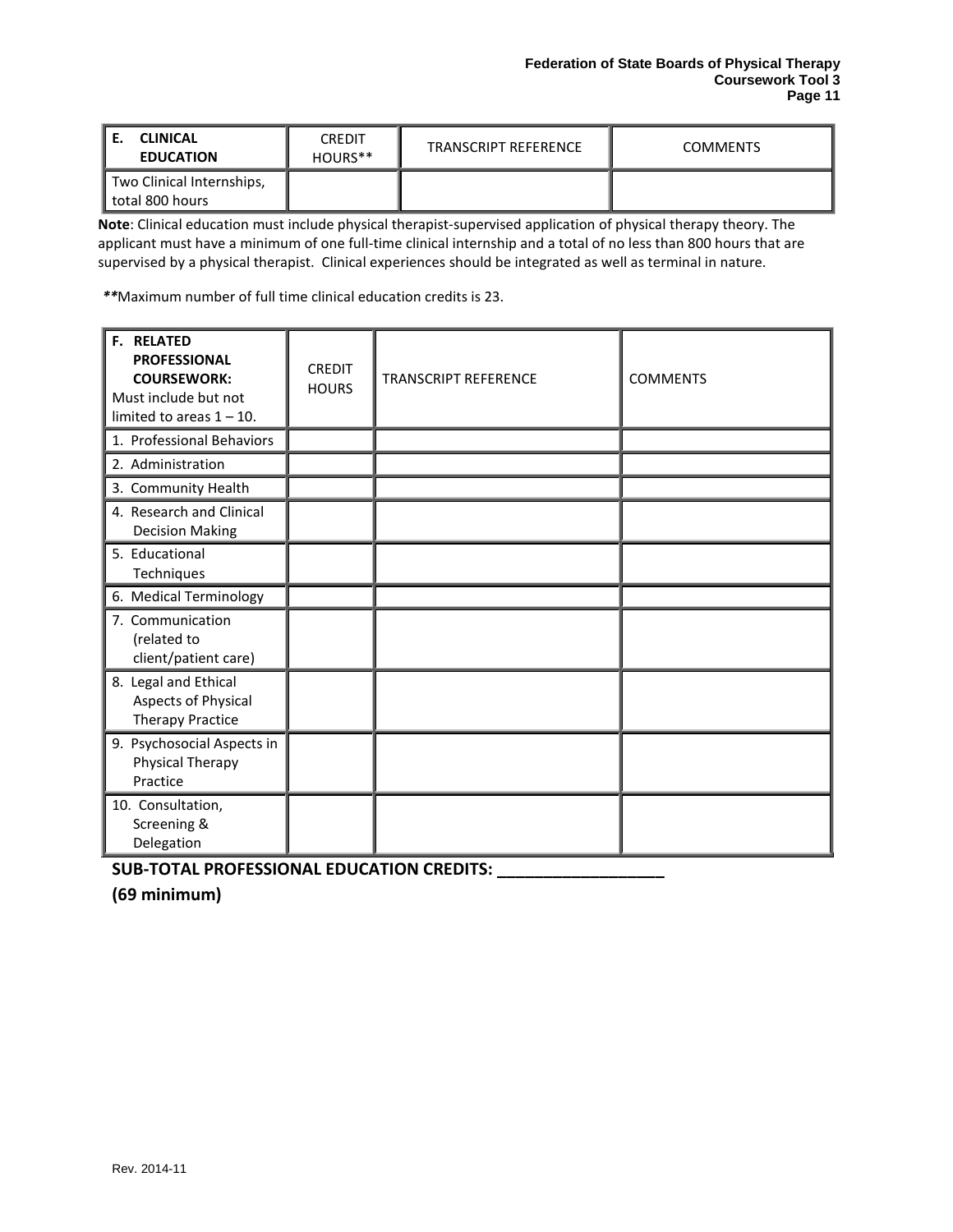## Academic Institution

<span id="page-13-0"></span>**Describe the academic level of the educational program and the institution within the context of the country's educational system:**

1. Status (recognition/accreditation) within the country's educational system:

2. Entry requirements (secondary education):

3. Degree equivalence (Baccalaureate, etc.):

4. Other (CAPTE accreditation, etc.):

### **Summary**

<span id="page-13-1"></span>

| <b>Total General Education Credits:</b>            |  |
|----------------------------------------------------|--|
|                                                    |  |
| Total Professional Education Credits (69 Minimum): |  |
|                                                    |  |
| Total Credits for BS degree (120 Minimum)          |  |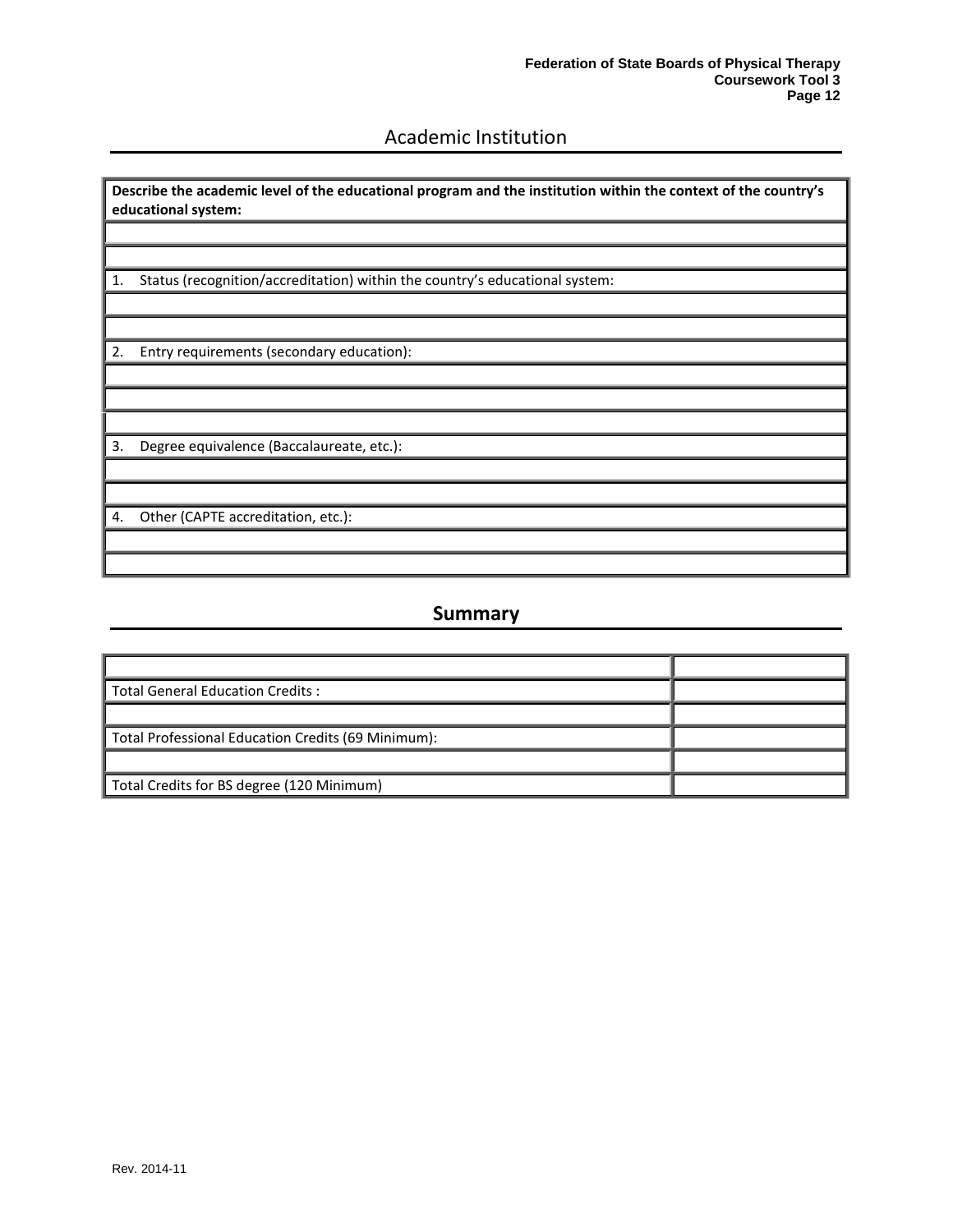# **DEFINITIONS**

<span id="page-14-0"></span>**Adequate**: Coursework satisfies the requirement that the level of complexity and scope of the content in a course or courses meets established standards necessary for the entry-level degree.

**Clinical Education**: That portion of a physical therapy program that is conducted in the healthcare environment rather than the academic environment. (*A Normative Model of Physical Therapist Professional Education: Version 2004: p. 159)*

**Clinical Sciences**: Content includes both diseases that require direct intervention of a physical therapist for management and diseases that affect conditions being managed by physical therapists across systems. (*A Normative Model of Physical Therapist Professional Education: Version 2004; p. 159)*

**Clock Hour**: Fifty to sixty minutes or as determined by the policy of the institution.

**Comments:** Validation of transcript references. Identifies specific location within official institutional records where content area(s) may be found. These references may be in the form of educational objectives, listing of course content, course syllabi, test questions or other curricular documents.

**Content Area**: Component competencies as designated by the *Evaluative Criteria for Accreditation of Educational Programs for the Preparation of Physical Therapists* (Adopted October 1996; Effective January 1998).

**Course:** A series of study which is taught at the post secondary level, which results in an official transcript of record with assigned grade, a course description and syllabus, and credit that can be verified by the institution. Credit is either assigned by a semester of 15 weeks, plus an exam week, or is converted to semester hours based on 16 weeks of study.

**Credit Hour**: A semester credit hour must include at a minimum: 15 hours of lecture, or 30 hours of laboratory, or 48 hours of clinical education.

**Evaluation**: A dynamic process in which the physical therapist makes clinical judgments gathered during the examination (*Guide to Physical Therapist Practice Rev. Second Edition,* 2003, APTA).

**Examination**: A comprehensive and specific testing process performed by a physical therapist that leads to diagnostic classification or, as appropriate, to a referral to another practitioner. The Examination has three components: the patient/client history, the systems reviews, and tests and measures. (*Guide to Physical Therapist Practice Rev. Second Edition, APTA,* 2003)

**Foundational Sciences**: Essential content that contributes to the development and understanding of physical therapy to include sciences that can be described as *basic* and *applied* and as *biological*, *physical*, and *behavioral*.(*A Normative Model of Physical Therapist Professional Education: Version 2004, p. 162)*

**General Education:** General Education constitutes all non-physical therapy education completed, provided these courses were taken at the college level from a recognized educational program. These courses, both preprofessional and post-professional education, may be used to fulfill the core course requirements **Grades**: Undergraduate grades must equate to a "C" average in the United States. No failing grades should be accepted. Professional coursework must meet the requirement of a "C" or higher. Credentialing decisions for conversion of grades or semester credits should follow accepted guidelines as published in acceptable and